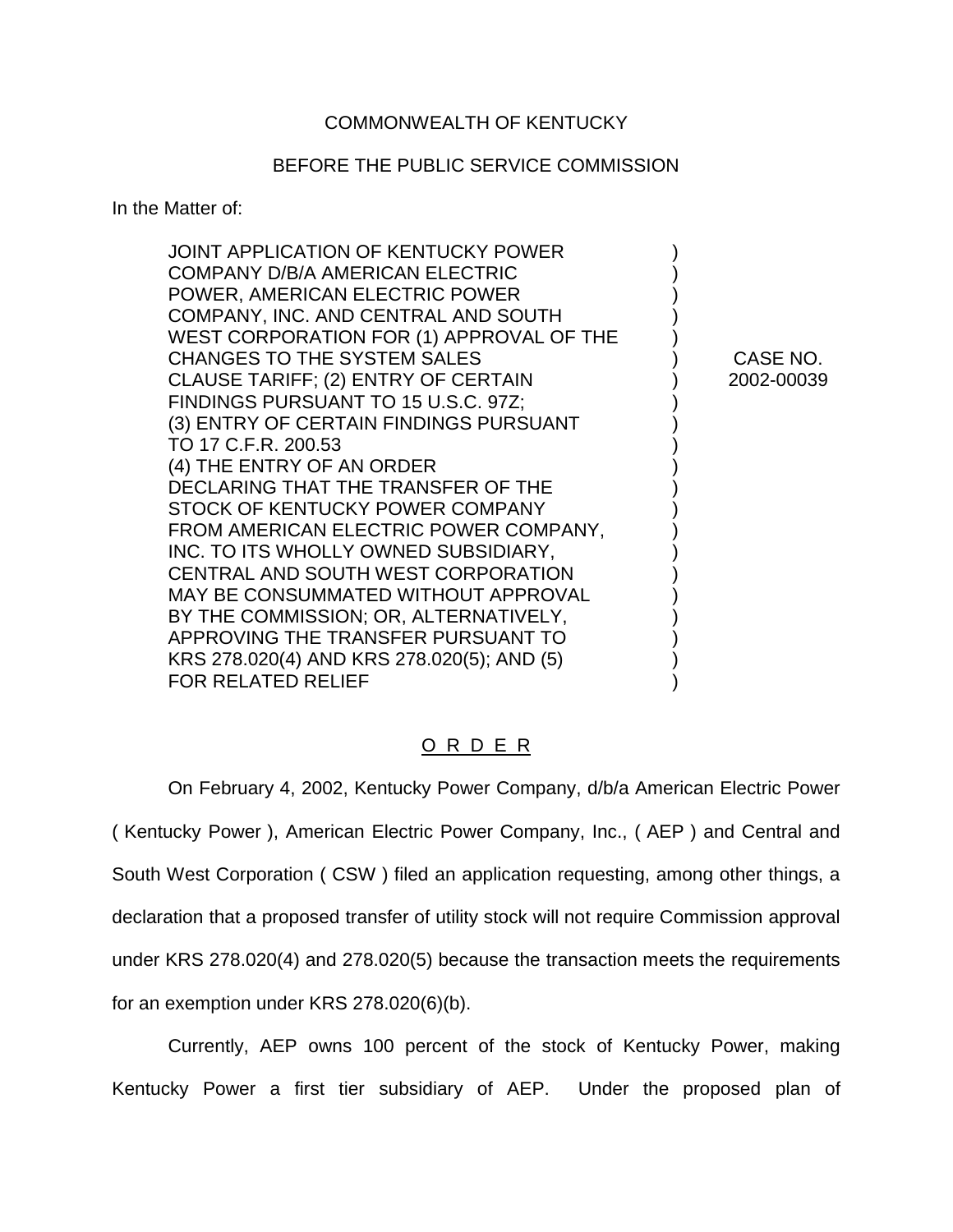reorganization, AEP intends to transfer the stock of Kentucky Power to CSW, which is also a wholly owned first tier subsidiary of AEP. After the transfer, Kentucky Power will be a wholly owned, second tier subsidiary of AEP.

Under KRS 278.020(5), no person can acquire control of a utility furnishing service in Kentucky unless the Commission has first approved the acquisition. There are a limited number of exceptions to this prior approval requirement. Those exceptions, set forth in KRS 278.020(6)(b), include the transfer of stock to effectuate a corporate reorganization where the acquirer already controls, is controlled by, or is under common control with, the utility.

Based on the evidence of record, and being otherwise sufficiently advised, the Commission finds that CSW, as a wholly owned subsidiary of AEP, is under common control with Kentucky Power. Thus, the exemption set forth in KRS 278.020(6)(b) for the acquisition of a utility directly or indirectly by a person who is under common control with the utility applies in this instance and no Commission approval of the transfer of stock is required under KRS 278.020(5). However, KRS 278.020(4) also requires Commission approval prior to any person acquiring or transferring ownership or control of any utility by transfer of stock, and there is no exemption from that subsection for a corporate reorganization as proposed here. Consequently, the transfer of Kentucky Power s stock by AEP to CSW is subject to the Commission s prior approval under KRS 278.020(4).

-2-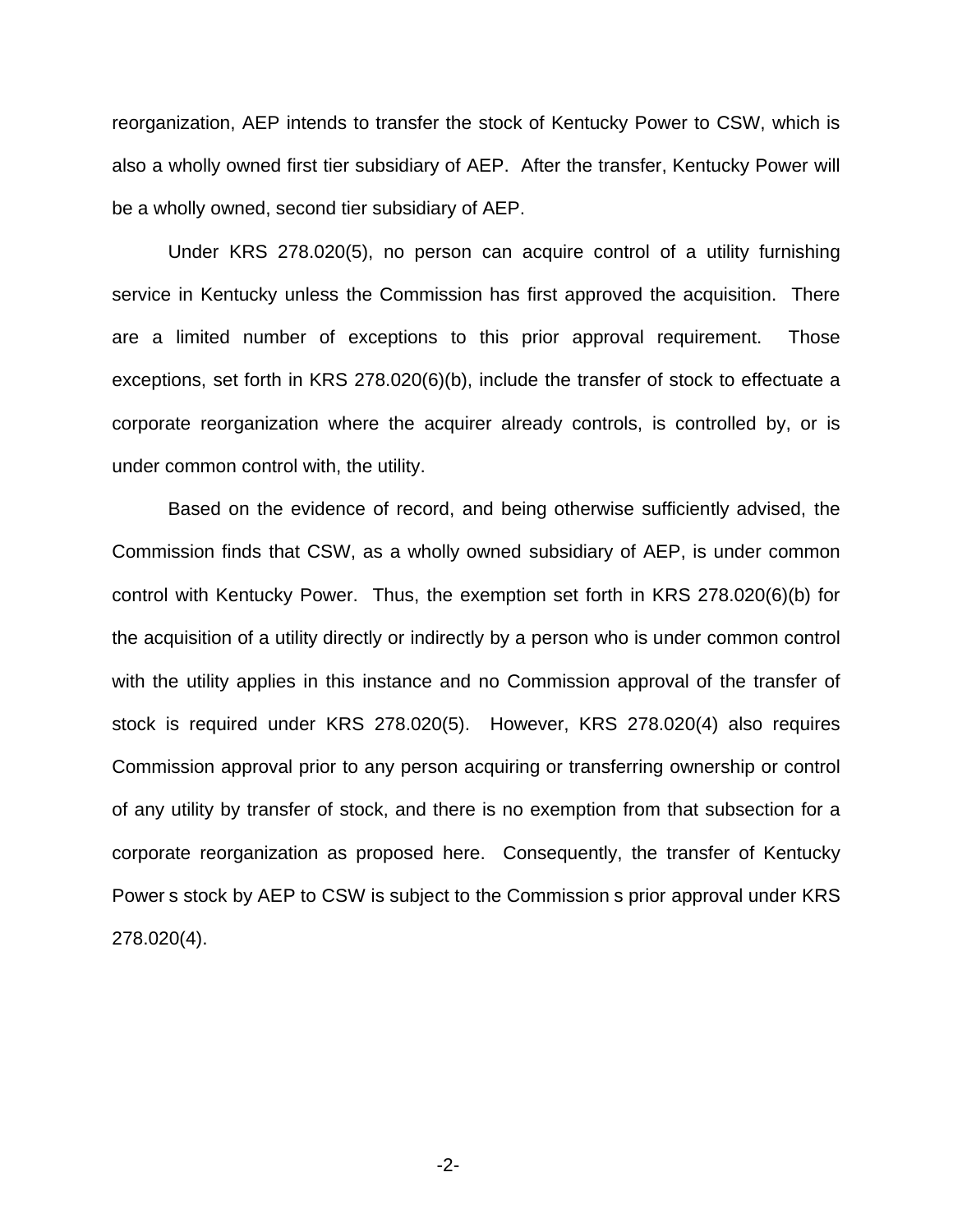IT IS THEREFORE ORDERED that:

1. The proposed transfer of Kentucky Power s stock by AEP to CSW qualifies for the exemption set forth in KRS 278.020(6)(b) and the transfer does not require approval under KRS 278.020(5).

2. The proposed transfer of stock is subject to the prior approval by the Commission under KRS 278.020(4).

3. The procedural schedule set forth in Appendix A, attached hereto and incorporated herein by reference, shall be followed.

4. All requests for information and responses thereto shall be appropriately indexed and shall be copied to all parties. Any requests for information from the Commission Staff shall be responded to as if set forth in a Commission Order. All responses shall include the name of the witness who will be responsible for responding to the questions related to the information provided.

5. Any party filing testimony shall file an original and nine copies. The original and at least three copies of the testimony shall be filed as follows:

a. Together with cover letter listing each person presenting testimony.

b. Bound in three-ring binders or with any other fastener which readily opens and closes to facilitate easy copying.

c. Each witness s testimony should be tabbed.

d. Every exhibit to each witness s testimony shall be appropriately marked.

-3-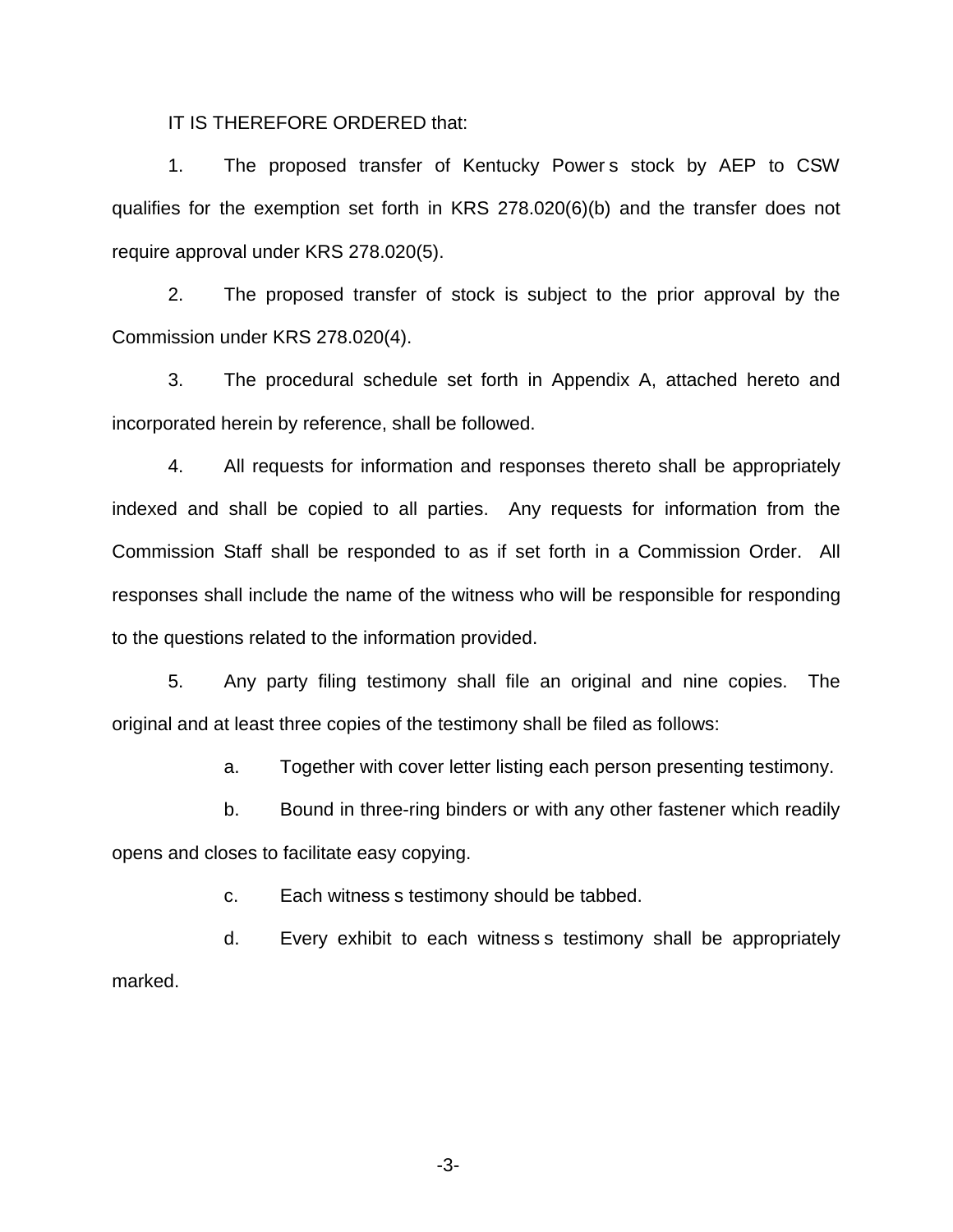6. The applicants shall give notice of the hearing in accordance with the provisions set out in 807 KAR 5:011, Section 8(5). At the time publication is requested, applicants shall forward a duplicate of the notice and request to the Commission.

7. At any public hearing in this matter, neither opening statements nor summarization of direct testimony shall be permitted.

8. Motions for extensions of time with respect to the schedule herein shall be made in writing and will be granted only upon a showing of compelling reasons.

9. Nothing contained herein shall prevent the Commission from entering further Orders in this matter.

Done at Frankfort, Kentucky, this 27<sup>th</sup> day of February, 2002.

By the Commission

ATTEST:

Deputy Executive Director